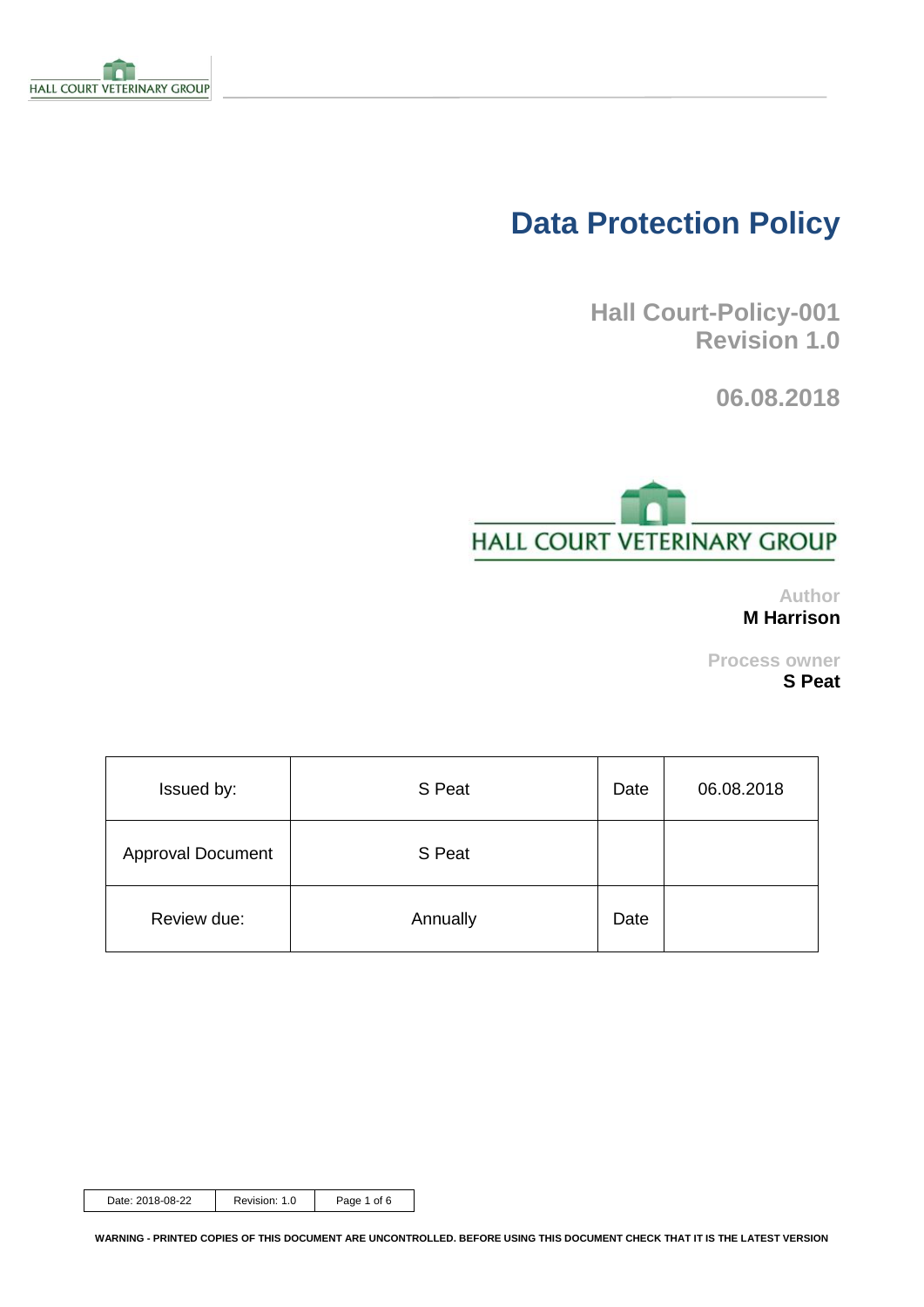

# <span id="page-1-0"></span>**Document Tracking and History**

#### <span id="page-1-1"></span>**A Document Distribution**

| Copy No. | Location                                |
|----------|-----------------------------------------|
|          | Document Repository (word) (electronic) |
|          | <b>Issued Document Repository (pdf)</b> |

## <span id="page-1-2"></span>**B Revision History**

| Rev.<br># | Procedural<br>change # | <b>Changed by</b> | <b>Date</b> | <b>Brief description of change</b> |
|-----------|------------------------|-------------------|-------------|------------------------------------|
| 1.0       |                        |                   |             | New issue                          |
|           |                        |                   |             |                                    |
|           |                        |                   |             |                                    |

# <span id="page-1-3"></span>**C Authorised personnel**

Authorised personnel are current employees at the time of issue.

Date: 2018-08-22 Revision: 1.0 Page 2 of 6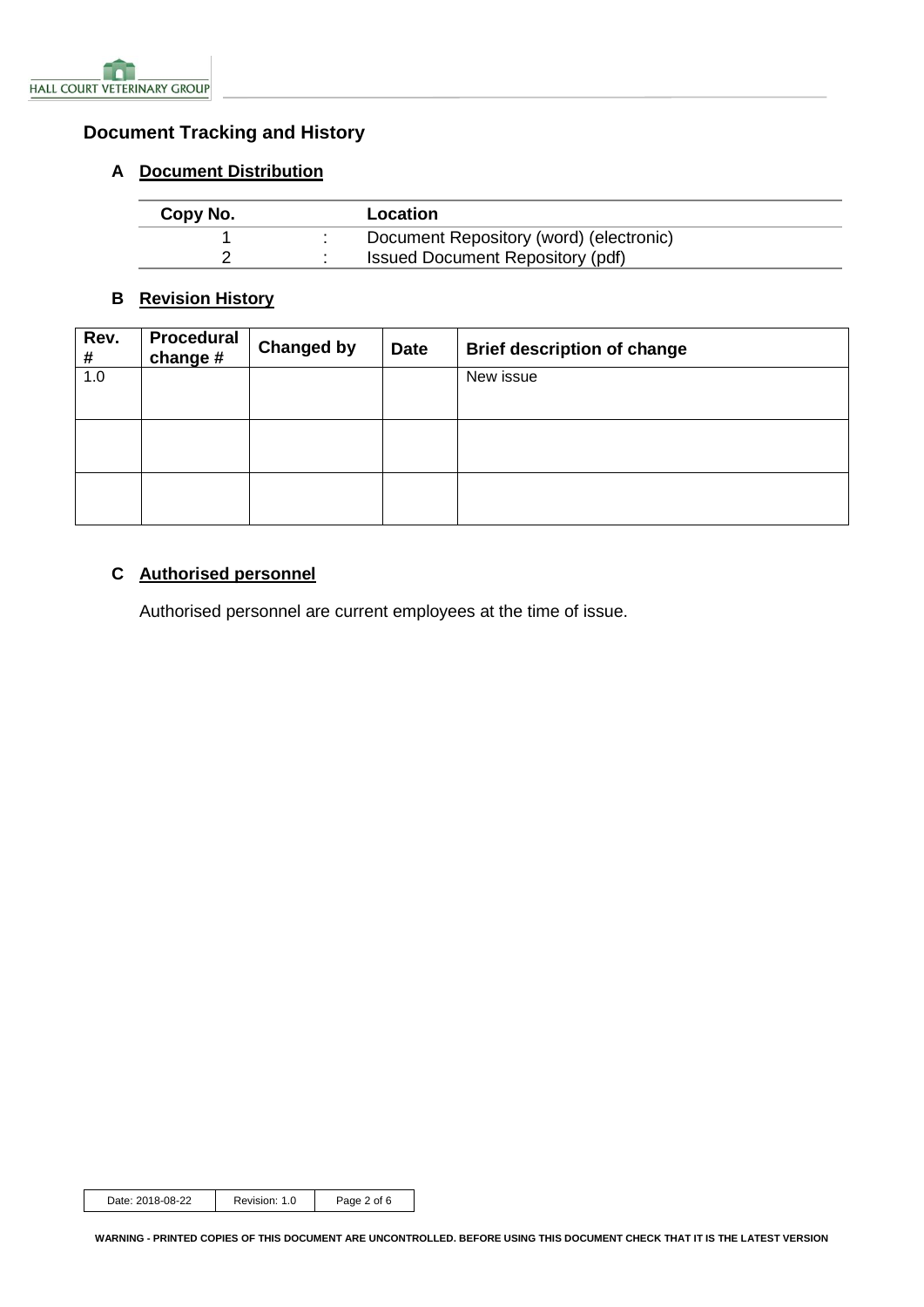

# <span id="page-2-0"></span>**Table of Contents**

| 3 <sub>l</sub> |  |
|----------------|--|
| 4.             |  |
| 5.             |  |
|                |  |

Date: 2018-08-22 Revision: 1.0 Page 3 of 6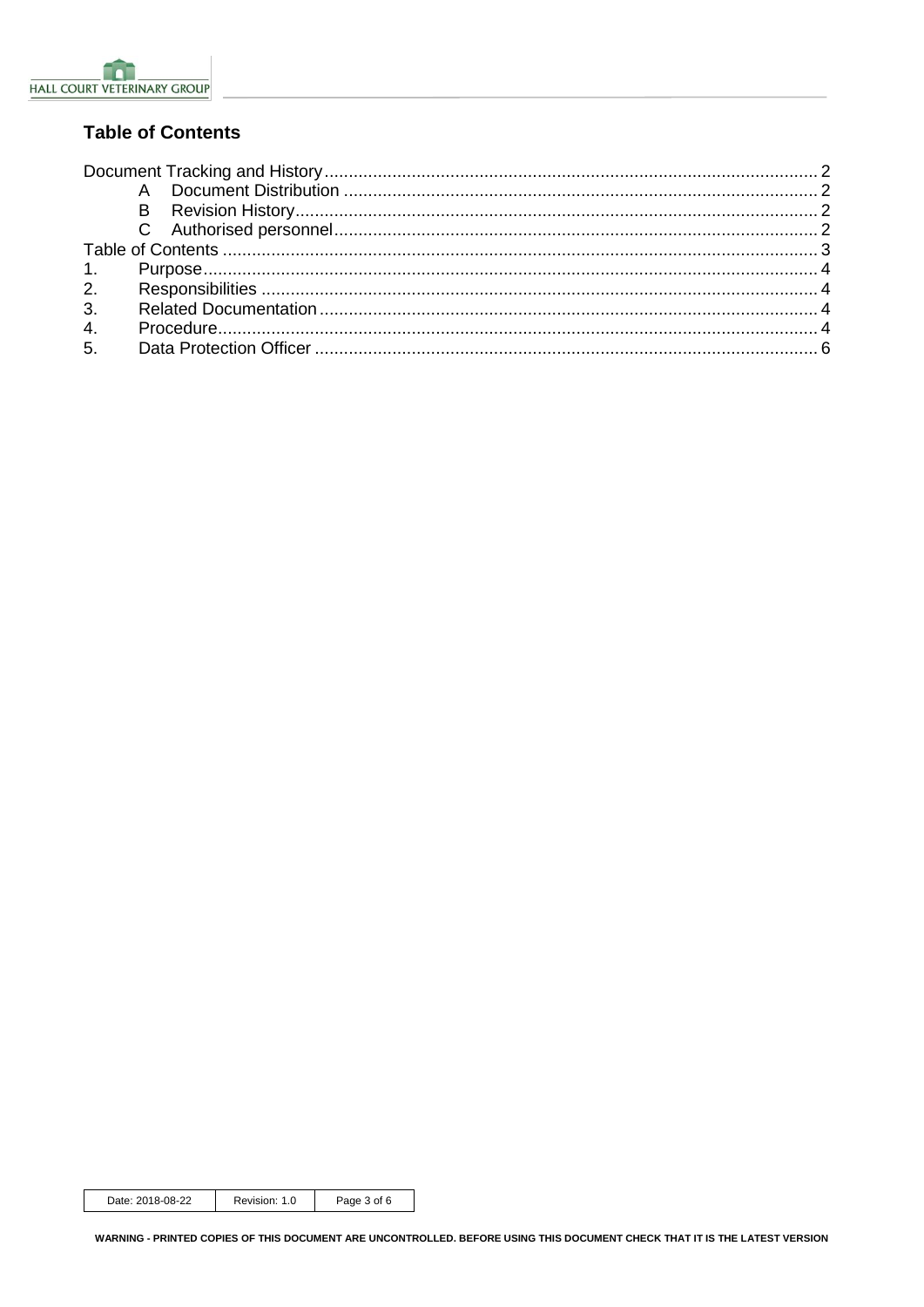

### <span id="page-3-0"></span>**1. Purpose**

This policy describes the company rules regarding collecting and storing personal and sensitive data.

#### <span id="page-3-1"></span>**2. Responsibilities**

All employees are expressly required to read, understand and abide by the rules and guidelines as outlined in this document. Employees will be advised of any changes to this policy from time to time and are required to familiarise themselves with any changes.

#### <span id="page-3-2"></span>**3. Related Documentation**

Data Protection Act 2018 General Data Protection Regulations 2018

#### <span id="page-3-3"></span>**4. Procedure**

The company holds and processes information about its employees and other individuals for various purposes, for example in connection with Employment details, Health & Safety, Client contacts details, Information technology.

All staff share the company's responsibilities under the Data Protection Act 2018 (inc1998 act) and General Data Protection Regulations 2018 to ensure that data from living individuals can be identified (personal data) is processed fairly, stored responsibly and securely and in accordance with the law, whether this relates to employees, clients or collaborators.

The company is committed to complying with the data protection principles which are set out in the 2018 act and which serve to protect the individual's right to privacy. In summary the company will strive to ensure that personal data is;

- ➢ Processed fairly and lawfully
- ➢ Obtained by consent for specified and lawful purposes
- ➢ Adequate, relevant and not excessive for those purposes
- $\triangleright$  Accurate and up to date
- $\triangleright$  Not kept for longer than is necessary
- $\triangleright$  Processed in accordance with an individual's rights under the act
- $\triangleright$  Protected by appropriate measures against unauthorised and unlawful processing, accidental loss or destruction.
- $\triangleright$  Not transferred to a country outside the European Economic Area, unless with consent and that country has equivalent levels of protection for personal data

The company will process personal data about you in accordance with and to the extent permitted by the Data Protection Act 2018. This is in order for the company to carry out it's legitimate business interests, for example paying salaries and contacting clients. Your personal data may be kept securely electronically or hard copy format.

| Date: 2018-08-22 | Revision: 1.0 | Page 4 of 6 |
|------------------|---------------|-------------|
|------------------|---------------|-------------|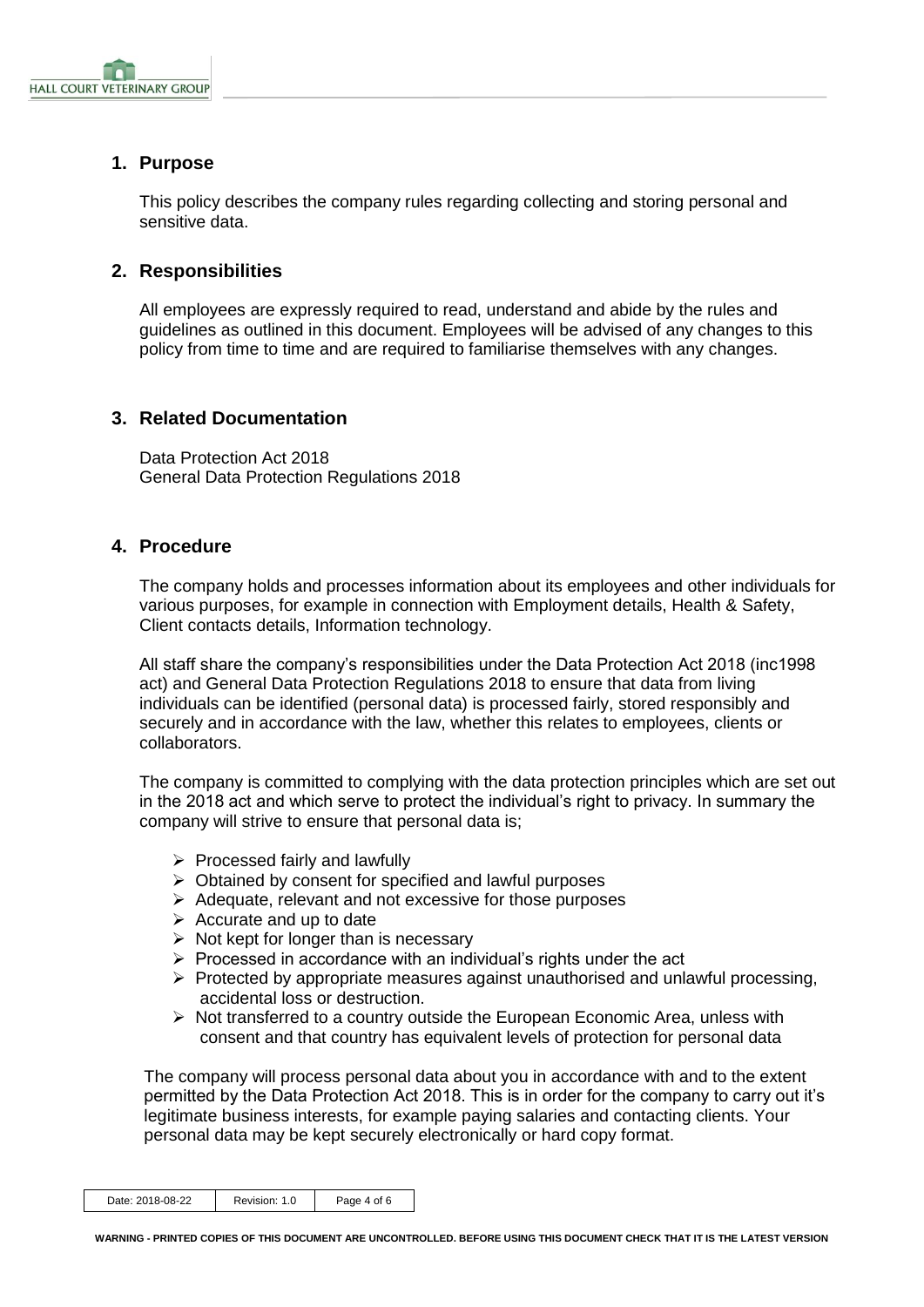Your personal data may be disclosed or transferred to;

- $\triangleright$  Other employees of the company
- ➢ Other persons or collaborator's as may be reasonably necessary for the purposes of or in connection with your employment, clients requirements
- $\triangleright$  As otherwise required or permitted by law

You agree that the company may, from time to time post personal data about you on it's website for it's legitimate business purposes. For example, the company may promote particular departmental activities on the website and include the name and work contact details of some individuals in that department. You should be aware that the website is, in theory accessible worldwide.

Sensitive personal data is information as to a data subject's racial or ethical origin, political opinions, religious beliefs or beliefs of a similar nature, trade union membership, physical or mental health conditions, sexual life, offences or alleged offences and information relating to any proceedings for offences committed or allegedly committed by the data subject , including the outcome of those proceedings.

You agree that the company may process sensitive personal data relating to you, in connection with your employment or the activities of the company. The company envisages at this time the need to process sensitive personal data for the following purposes;

- $\triangleright$  Data relating to the ethnic origin of employees or the company may be processed for the purposes of equal opportunities monitoring
- ➢ Medical, Occupational Health records need to be processed for administering sick pay, the provision of healthcare, general welfare and monitoring attendance and capability
- $\triangleright$  In exceptional circumstances, the company may need to information regarding criminal convictions or alleged offences in connection, for example with any disciplinary proceedings or other legal obligations

You agree that the company may disclose or transfer these categories of sensitive personal data to other persons or collaborators outside the company if it is required or permitted to do so by law.

Processing, in relation to the company's use of information or data, means obtaining, recording or holding the information or data or carrying out any operation or set of operations on the information or data, including;

- ➢ Organisation, adaption or alteration of the individuals information or data
- ➢ Retrieval, consultation or use of the information or data
- ➢ Disclosure of the information or data; or
- ➢ Destruction of the information or data
- ➢ We will store data for 7 years

The company's data protection officer is Stephanie Peat, Stephanie has overall responsibility for data protection. If you have any queries concerning this policy or any data protection issues you should contact the data protection officer directly.

| Date: 2018-08-22 | Revision: 1.0 | Page 5 of 6 |
|------------------|---------------|-------------|
|------------------|---------------|-------------|